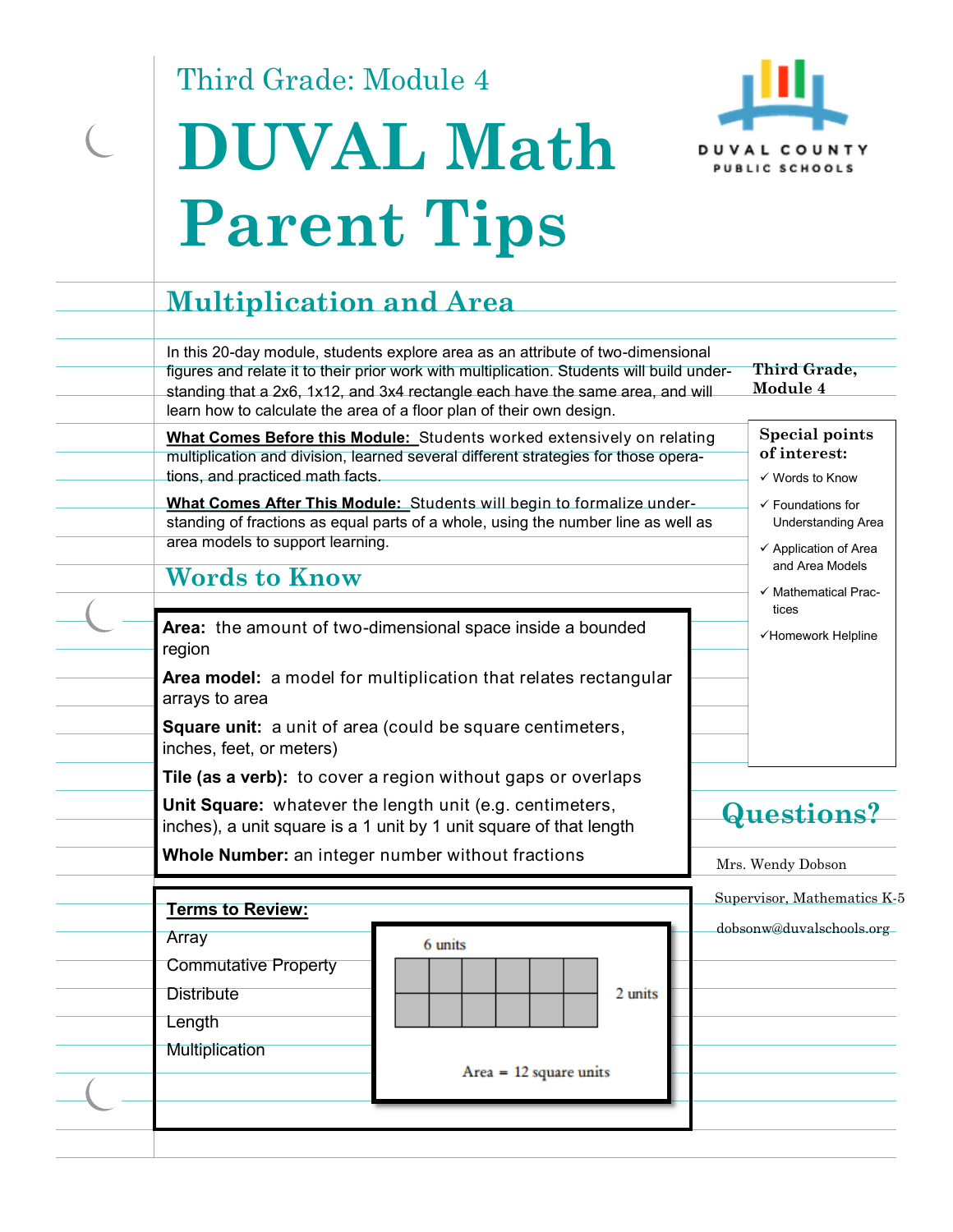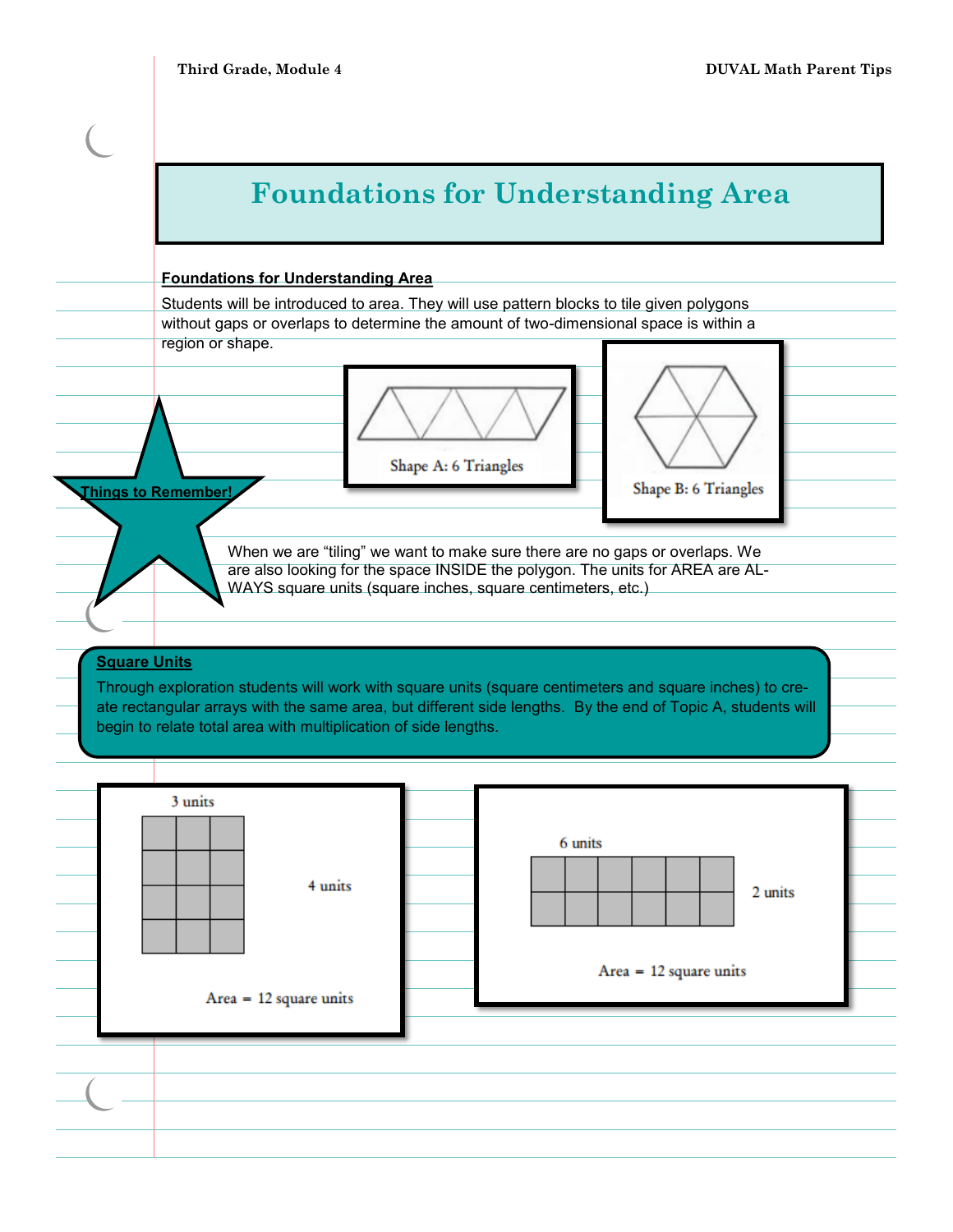# **Application of Area and Area Models**